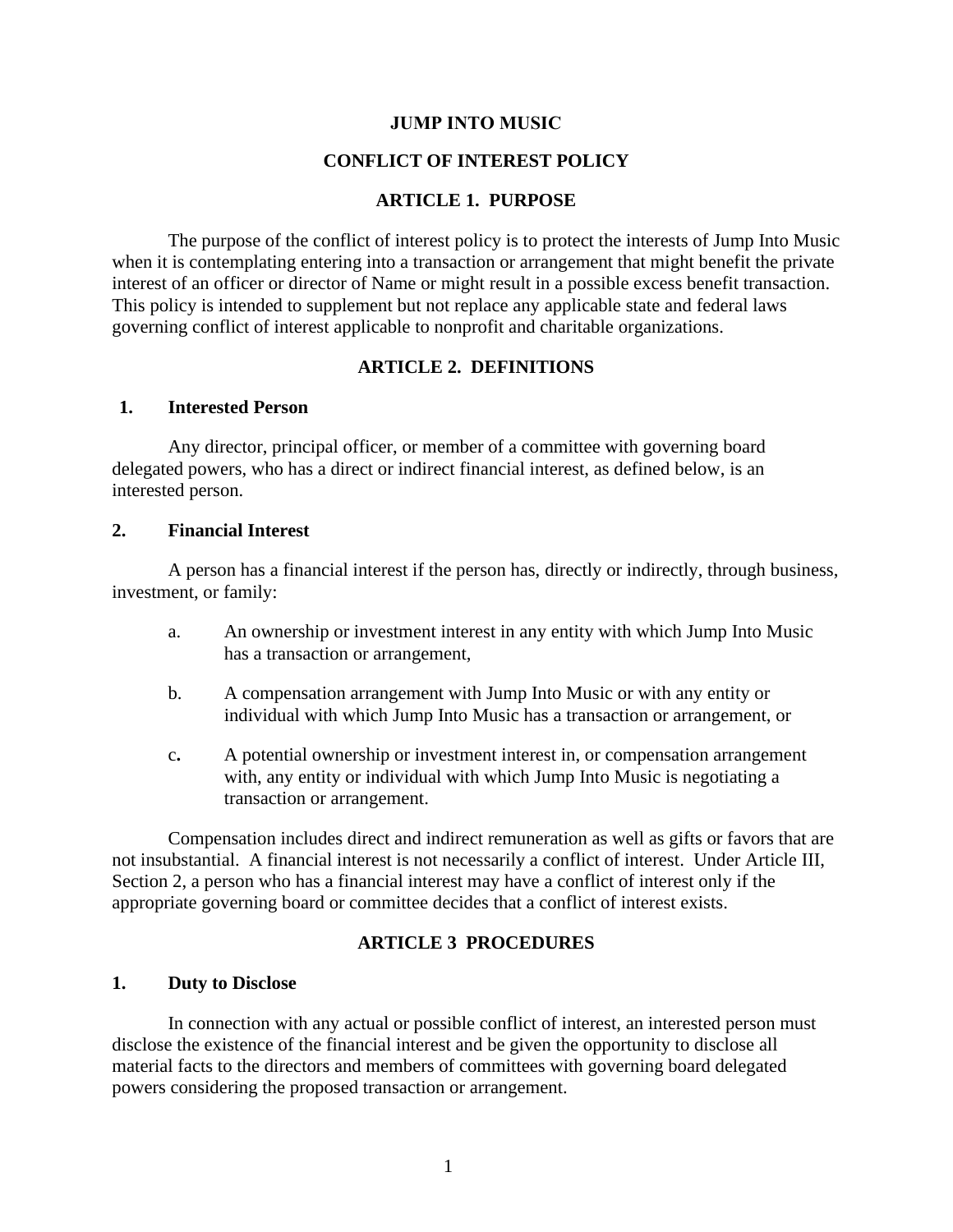## **2. Determining Whether a Conflict of Interest Exists**

After disclosure of the financial interest and all material facts, and after any discussion with the interested person, he/she shall leave the governing board or committee meeting while the determination of a conflict of interest is discussed and voted upon. The remaining board or committee members shall decide if a conflict of interest exists.

## **3. Procedures for Addressing the Conflict of Interest**

- a. An interested person may make a presentation at the governing board or committee meeting, but after the presentation, he/she shall leave the meeting during the discussion of, and the vote on, the transaction or arrangement involving the possible conflict of interest.
- b. The chairperson of the governing board or committee shall, if appropriate, appoint a disinterested person or committee to investigate alternatives to the proposed transaction or arrangement.
- c. After exercising due diligence, the governing board or committee shall determine whether Jump Into Music can obtain with reasonable efforts a more advantageous transaction or arrangement from a person or entity that would not give rise to a conflict of interest.
- d. The governing board or committee shall determine by a majority vote of the disinterested directors whether the transaction or arrangement is in Jump Into Music's best interest, for its own benefit, and whether it is fair and reasonable. In conformity with the above determination, it shall make its decision as to whether to enter into the transaction or arrangement.

# **4. Violations of the Conflict of Interest Policy**

- a. If the governing board or committee has reasonable cause to believe a member has failed to disclose actual or possible conflict of interest, it shall inform the member of the basis for such belief and afford the member an opportunity to explain the alleged failure to disclose.
- b. If, after hearing the member's response and after making further investigation as warranted by the circumstances, the governing board or committee determines the member has failed to disclose an actual or possible conflict of interest, it shall take appropriate disciplinary and corrective action.

# **ARTICLE 4. RECORDS OF PROCEEDINGS**

The minutes of the governing board and all committees with board delegated powers shall contain:

a. The names of the persons who disclosed or otherwise were found to have a financial interest in connection with an actual or possible conflict of interest, the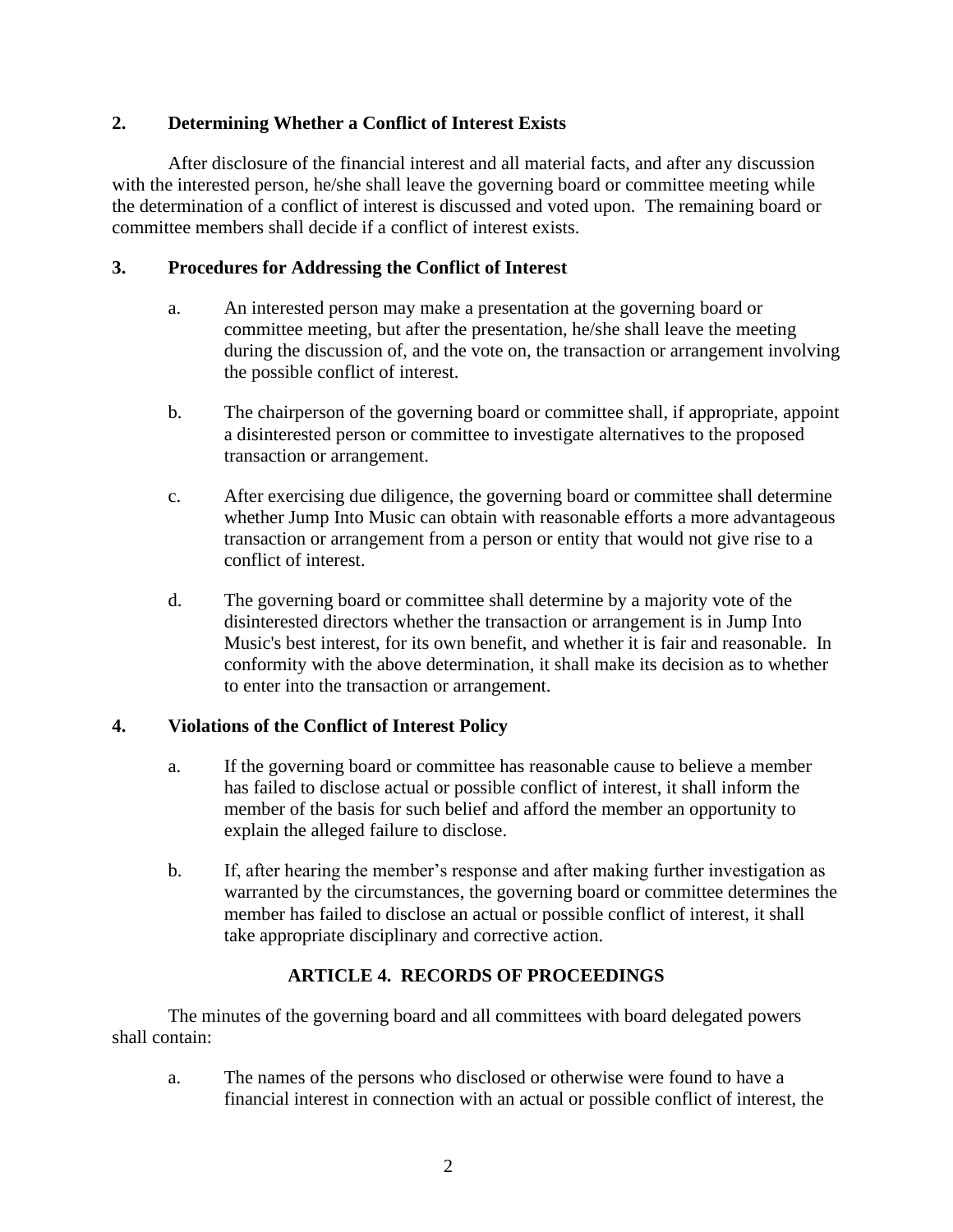nature of the financial interest, any action taken to determine whether a conflict of interest was present, and the governing board's or committee's decision as to whether a conflict of interest in fact existed.

b. The names of the persons who were present for discussions and votes relating to the transaction or arrangement, the content of the discussion, including any alternatives to the proposed transaction or arrangement, and a record of any votes taken in connection with the proceedings.

## **ARTICLE 5. COMPENSATION**

- a. A voting member of the governing board who receives compensation, directly or indirectly, from Jump Into Music for services is precluded from voting on matters pertaining to that member's compensation.
- b. A voting member of any committee whose jurisdiction includes compensation matters and who receives compensation, directly or indirectly, from Jump Into Music for services is precluded from voting on matters pertaining to that member's compensation.
- c. No voting member of the governing board or any committee whose jurisdiction includes compensation matters and who receives compensation, directly or indirectly, from Jump Into Music, either individually or collectively, is prohibited from providing information to any committee regarding compensation.

# **ARTICLE 6. PERIODIC STATEMENTS**

Each director and officer shall periodically sign a statement that affirms such person:

- a. Has received a copy of the conflict of interest policy,
- b. Has read and understands the policy,
- c. Has agreed to comply with the policy, and
- d. Understands that Jump Into Music is a charitable organization and in order to maintain its federal tax exemption it must engage primarily in activities which accomplish one or more of its tax-exempt purposes.